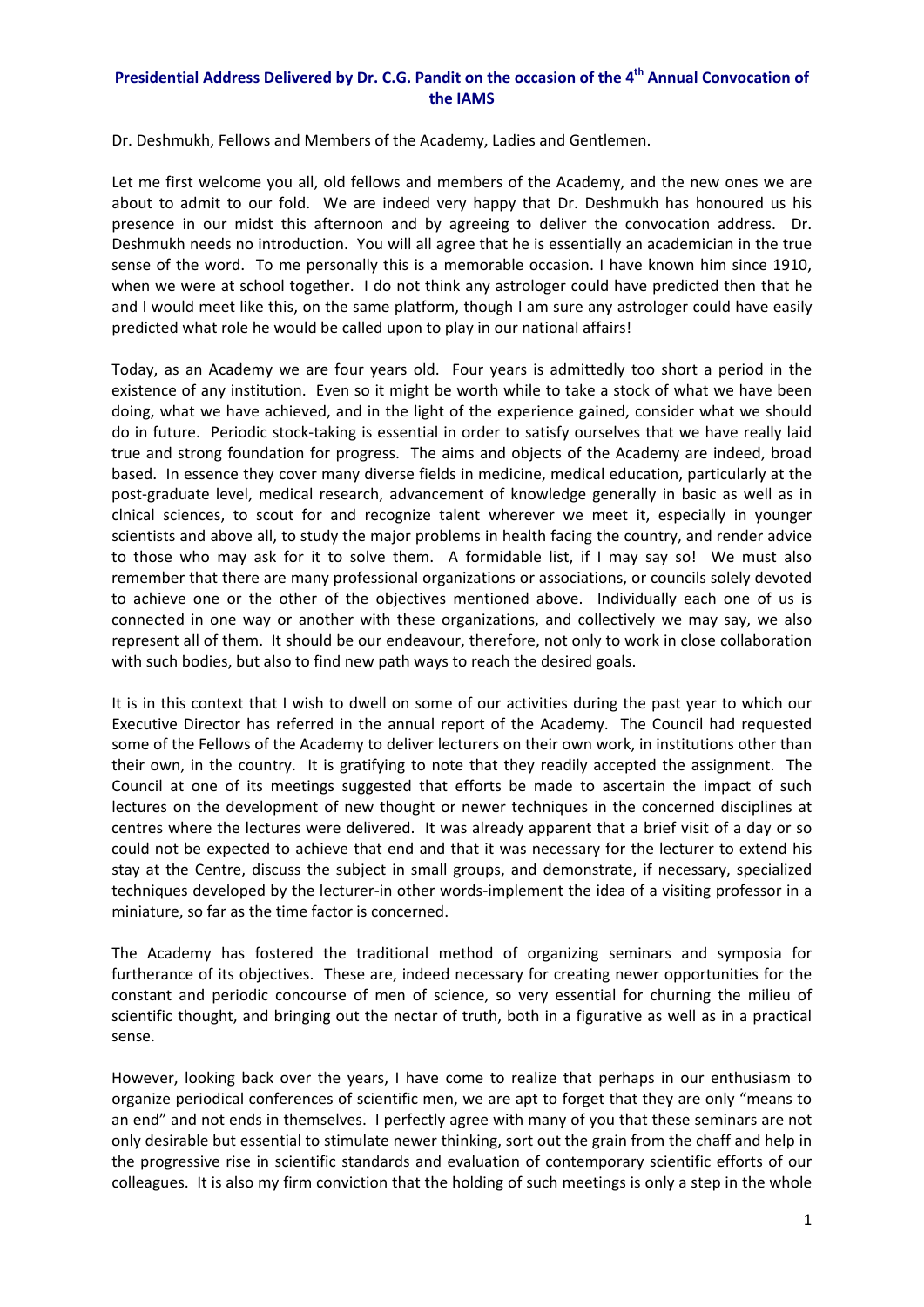sequence of events. We are witnessing week in and week out, innumerable symposia organized by medical colleges, research institutes, professional associations and several other bodies. The very plethora of the symposia seems to smother the efforts of our scientists. Many of them have hardly the time to reflect and cogitate on the unsolved problems of their own work. I venture to suggest that in such an endeavour purely academic bodies like ours have a distinctive role to play. Our task does not merely end by lending our name to one symposium or other. Right from the decision to support a symposium, its planning, programming, conducting and evaluation, the Academy must have a scientific policy and outlook and judge for itself the worthwhileness or the utility of such periodic meetings. In other words, I wish to draw your particular attention that our primary objective is to create fresh stimuli for scientific thinking and for a collective impact on scientific research and not give monetary assistance to social gatherings of scientists. The impact may not necessarily be felt by immediate participants. It influence can be felt by people from other disciplines as well, be generating new pattern of thinking. If the Academy is to fulfill these functions, it is essential that it should maintain a continuing interest over the whole range of activities of a symposium, and above all take stock of the benefits of such symposia by a very careful system of follow‐up. Otherwise I am afraid, the Academy's efforts will be in no way different from those of other bodies engaged in similar pursuits. I hope the Council, as well as the Fellows of the Academy, will give serious thought to these aspects.

It is in this frame that I wish to look back on some of our activities during the last one year. The Academy was closely associated with the organization of a unique Seminar on Bone Diseases in collaboration with the WHO and the All‐India Institute of Medical Sciences. Firstly, this symposium centred round the personality of Dr. Putschar who has made a life‐long study of the development and disorders of bone metabolism and bone diseases in men as well as in animals. It is a matter for great satisfaction that our workers, clinical as well as non‐clinical, had risen to the occasion by pooling together their rich and variegated pathological material. Such conferences, by whatever names they are called, are a real forum for the exchange of information. At the practical level, they are bound to stimulate our younger scientists to tackle biological problems in their whole range and variety and not merely rest contented with reports of unusual cases. The proceedings of this memorable seminar are now under print and will be available to a wider range of scientific workers who may not have had the good fortune of participating in the symposium. The participants themselves have returned to their institutions with interesting material which they themselves could use in their teaching programmes. In view of this, it would be very interesting if the Academy, which has invested a great deal of time and energy on the seminar, were to assess the impact of the symposium in terms of fresh lines of research stemming from the participants and their colleagues. I venture to suggest that in future it should be one of the functions of the Academy to keep abreast of these newer rumblings of scientific thought which it has quite rightly aided so far. It is essential that our activities are also organized on a regional basis in the country which will help us in scouting for talent and scientific leadership in the country. No doubt, a beginning has been made in this direction, but much remains yet to be done. No academic body can survive long enough if it fails in its primary function of being a continuous forum of exchange for scientific thought, not only amongst its Fellows, but also amongst their colleagues, and representatives of other scientific disciplines. While zonal activities have to be necessarily initiated by the local Fellows in an area, its platform must be thrown open to all enterprising young men and women, who in the words of Cervantes, are bent upon breaking the windmills of past‐ages in their idealism of ushering in a newer scientific era.

I will now refer to yet another activity of the Academy‐indeed an experiment‐which it has only recently initiated‐viz. the conduct of an examination for the admission of candidates to its membership. I may mention at the outset that there is some misconception in the minds of many, including some of our own Fellows, regarding the purpose behind the Academy taking this step. The misconception has arisen because, initially, the Ministry of Health had requested the Academy, among many other bodies, whether it would undertake conducting "national" examination in several disciplines, primarily to ensure uniformity of standards in the award of post-graduate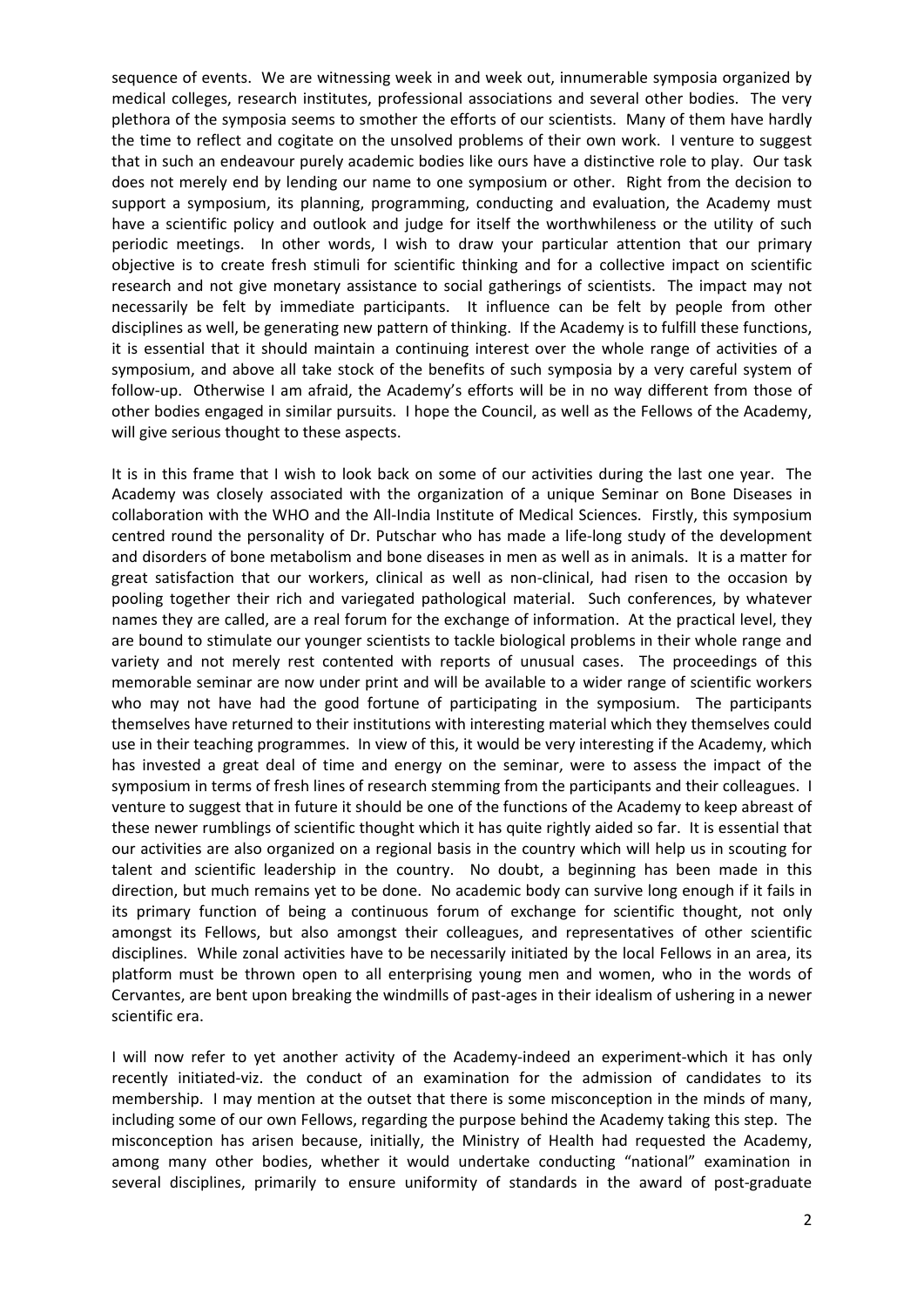degrees. We are not aware of the present status of the proposal. We have, however, made it quite clear that in the step we have taken we are not attempting to hold a 'national' examination in the accepted sense of the word, and we have not sought 'recognition' from any body for the membership' which we might confer on those who appear before us. The step we have taken will, however, provide us with opportunities to experiment on the methodology of Examination particularly at post‐graduate level.

I need hardly remind the Fellows that the subject of '*examination' has often been debated in national and international conferences on medical education. All are in agreement that it is difficult to find any other means to assess the merit of candidates, even though'* the present methods of examinations and assessment are unsatisfactory'. In view of this paradoxical situation, the first medical educational conference held in Delhi n 1955, which was also attended by experts from other lands, passed a resolution suggesting "*that it is necessary that scope should be given to experiments in assessment by such medical colleges as are willing to undertake them*". Obviously for reasons which are well-known to you, no medical college in the country is yet in a position to do so. Hence the interest of the Academy in this field.

Let me, here, digress a little and consider what examinations are intended to achieve. They, indeed, have several functions, for they measure the progress of the student, set standards for accomplishment and above all, serve a useful purpose in administering the programme of education. What the Commission on medical education set up by the American Medical Colleges had to say in their final report in 1932, still holds good today. I quote from that report :

"Every patient in practice presents an examination for the physician for he must recall, select, apply and correlate knowledge necessary to deal with the problem selected. The art of recalling quickly and accurately, and of correlating facts which are so recalled, is one which can be acquired by training, and one for which every effort should be made to develop to the fullest extent in the physician………Properly conducted examinations which are designated to test the students knowledge and grasp of the principles of medicine are an invaluable method of education to which more attention should be given". The Commission further added that "the conduct of such examinations impels the faculty also to look upon the problem of medical education as a unified whole, not as a series of more or less isolated and unrelated subjects".

This is then the crux of the problem. It has been truly said that more advance has been made in scientific knowledge in the last sixty years than during the preceding twenty centuries. We expect the students, the future doctors to assimilate that knowledge. When we hold an examination, we must be clear in our own minds what we wish to test, how to test, and how to interpret the results in terms of the future potentiality of the doctors and consultants whom we accredit on the basis of our examinations. It is, therefore our duty, as a body of academicians, to ensure that we not only institute a theoretically sound system of examinations, but also provide the wherewithal and the means for self study, scholarship and application to solve the day-to-day problems facing the country. It is for this reason that I used the word "experiment" quite deliberately in describing this, our new venture. For if we are going to conduct the examination according to the usual pattern, there is no need for the academy to embark on such a costly procedure, just to admit, admittedly deserving candidates to our Membership.

Fortunately there are now new avenues open to us to consider, experiment, and evolve a pattern suitable to our needs. Let me refer to some basic decisions which the Academy has taken in this regard. We are considering the feasibility of instituting multiple choice system of examinations for the purpose we have in view. It has, obviously, many advantages. It has also some serious limitations, at least at present, so far as our country is concerned. Our teachers and examiners must be aware of the basic techniques not only in the setting of the question paper but also in the assessment fo the answer papers. Indeed, the evaluation of the answer papers can be a formidable task, and requires the services of a competent educational psychologist. The multiple choice system